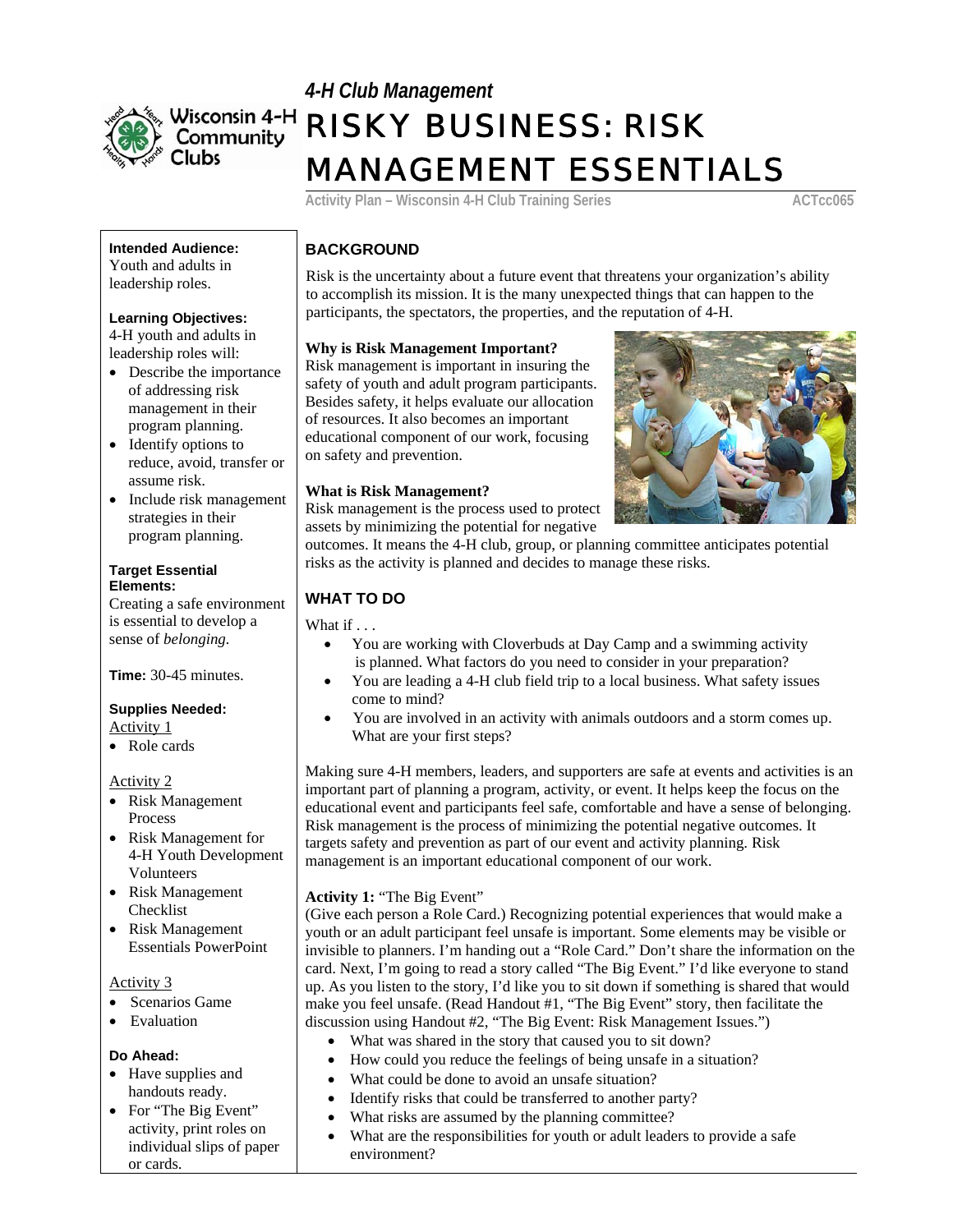- For the "Scenarios Game," you will need to create envelopes with scenarios inside, months of the year signs, and individual team direction cards. Print the "Band-Aid Top 10 4-H Management Tips" as a two-sided bookmark to be distributed at the conclusion of the game.
- Recruit someone to record the reflection discussion to use as an evaluation (optional).

#### **Sources:**

- Developed by Sue Pleskac, Professor of Youth Development, Cooperative Extension, University of Wisconsin-Extension.
- 4-H Youth Development Risk Management site: [http://www.uwex.edu/ce](http://www.uwex.edu/ces/4h/resources/mgt/risk.cfm) [s/4h/resources/mgt/risk.c](http://www.uwex.edu/ces/4h/resources/mgt/risk.cfm) [fm.](http://www.uwex.edu/ces/4h/resources/mgt/risk.cfm)

#### **Activity 2: Risk Management**

To become familiar with the risk management process and basic risk management terms, we will view the following "Risk Management" PowerPoint presentation. Before we begin, let's identify two 4-H activities and events that each of us is involved in. Is safety and prevention part of our planning?

#### Now, let's view the presentation. It is located at:

[http://www.uwex.edu/ces/4h/resources/mgt/documents/RiskManagementVolunteer.ppt.](http://www.uwex.edu/ces/4h/resources/mgt/documents/RiskManagementVolunteer.ppt)

- What was one thing that you gained from this presentation?
- How will you apply what you have gained?
- Who should be included in the process?

#### *Tools to Use*

We will now review the following Risk Management tools:

- "Risk Management Process" provides a visual way to plan and prepare for safe educational events and activities. (Handout located at: [http://www.uwex.edu/ces/4h/resources/mgt/documents/RiskManagement3StepP](http://www.uwex.edu/ces/4h/resources/mgt/documents/RiskManagement3StepProcess12-05.pdf) [rocess12-05.pdf.](http://www.uwex.edu/ces/4h/resources/mgt/documents/RiskManagement3StepProcess12-05.pdf))
- "Risk Management Checklist" is a tool that can be used by an individual or committee to consider and plan for prevention and increasing the safety of an event. (Handout located at: [http://www.uwex.edu/ces/4h/resources/mgt/documents/RiskManagementCheckl](http://www.uwex.edu/ces/4h/resources/mgt/documents/RiskManagementChecklist12-052.pdf)
- [ist12-052.pdf](http://www.uwex.edu/ces/4h/resources/mgt/documents/RiskManagementChecklist12-052.pdf).) • "Risk Management for 4-H Youth Development Volunteers" is an important
- guide for volunteers to use in the planning of educational activities and events. (Handout located at:

[http://www.uwex.edu/ces/4h/resources/mgt/documents/RiskManagementfor4-](http://www.uwex.edu/ces/4h/resources/mgt/documents/RiskManagementfor4-HVolunteers1.pdf) [HVolunteers1.pdf.](http://www.uwex.edu/ces/4h/resources/mgt/documents/RiskManagementfor4-HVolunteers1.pdf))

#### **Activity 3: Scenarios Game**

How do you know if you have considered issues that might arise during an event? What should be included in the decision to reduce, avoid, transfer, or assume the risks that would affect the safety of a program? The "Scenarios Game" can provide some insight. (Game located at: [http://www.uwex.edu/ces/4h/resources/mgt/risk.cfm.](http://www.uwex.edu/ces/4h/resources/mgt/risk.cfm)) Let's divide into teams and work through the events that may happen each month.

- Share one of the scenarios where your team transferred the risk. Reduced the risk. Avoided the risk. Assumed the risk.
- What situations were difficult for the group to come to consensus? Why?
- What were some key questions you asked yourself as you worked through the situation?
- What additional information did you find you needed in some situations?
- What is the benefit of working through possible situations with a committee or team?

#### **TALK IT OVER**

#### **Reflect:**

- How can you include team members in providing safe environments for youth and adults?
- What activities or events present special challenges? What resources or tools would help you overcome the challenges?

#### **Apply:**

- How can you include risk management strategies in a current program, event or activity that you are planning?
- How will you know if your planning is successful?
- How can you include risk management planning when working with other organizations or partners on an event?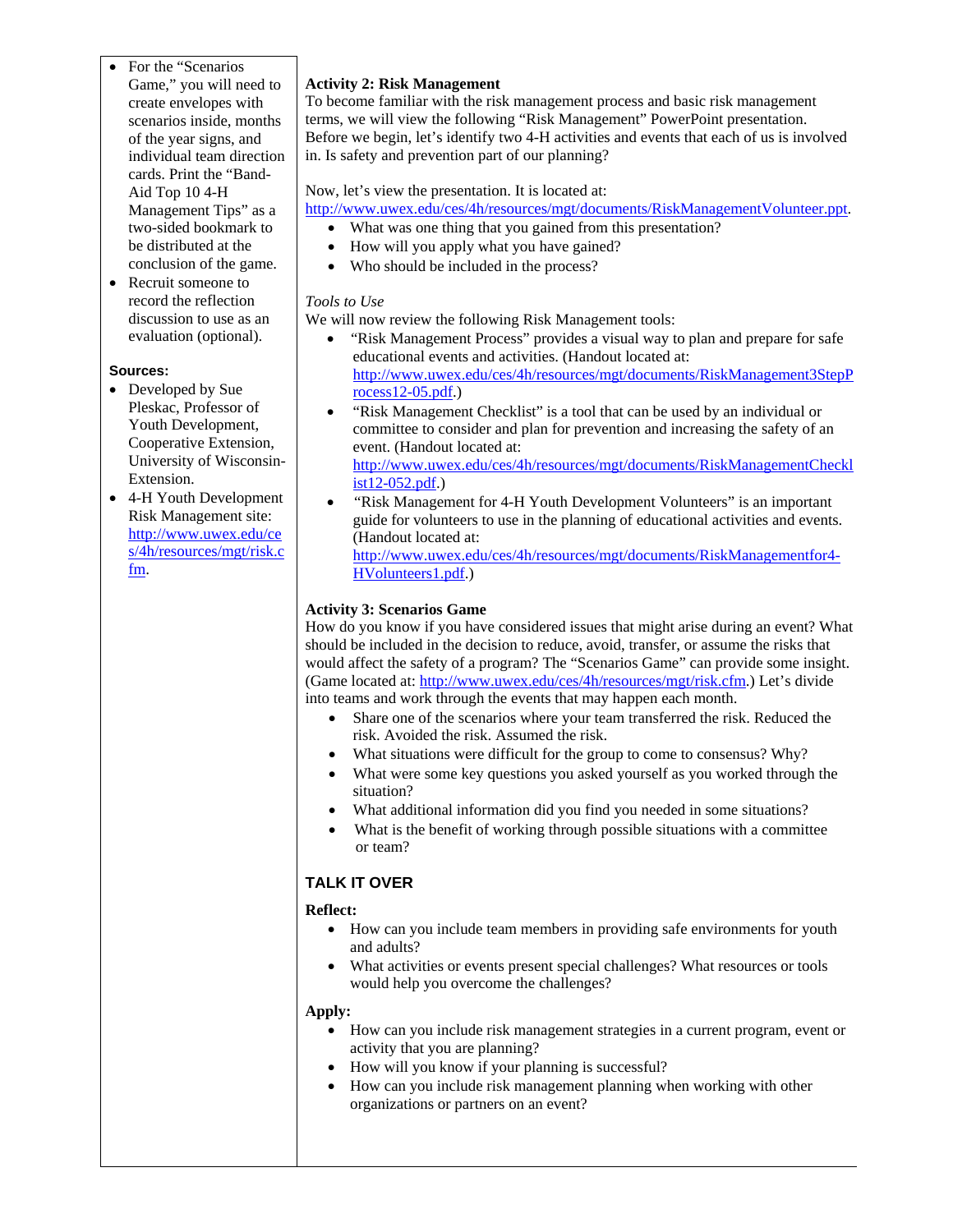#### **ENHANCE/SIMPLIFY**

#### **Enhance:**

- Focus the training on the specific event or leadership training that youth and adult volunteers would be involved in. Enhance or simplify the activities and questions based on that individual experience.
- Use the "Risk Management Challenge Game," dividing the group into teams as they increased their knowledge and understanding of risk management terms and strategies. The PowerPoint is under Training Tools at: [http://www.uwex.edu/ces/4h/resources/mgt/risk.cfm.](http://www.uwex.edu/ces/4h/resources/mgt/risk.cfm)
- Learning about insurance can provide additional confidence in youth and adult volunteers as they plan and carry out educational programs and events. "Educational Resources for Insurance" are located at: [http://www.uwex.edu/ces/4h/resources/mgt/risk.cfm.](http://www.uwex.edu/ces/4h/resources/mgt/risk.cfm)

#### **Simplify:**

• Use the PowerPoint presentation with only Activity 1 or 3.

### **EVALUATION**

(It is important to use an evaluation that is consistent with your teaching objectives. The short evaluation, Handout #3, can be modified to meet your needs. An alternative to a written evaluation is to record the Reflection discussion under "Talk It Over." Recruit someone ahead of time to take notes while you are leading the discussion. Remember to share the evaluation results with 4-H Youth Development Extension staff in your county.)

### **ADDITIONAL WEB LINKS**

- The Wisconsin 4-H Youth Development web site provides a variety of educational resources and information: [http://www.uwex.edu/ces/4h/resources/mgt/risk.cfm.](http://www.uwex.edu/ces/4h/resources/mgt/risk.cfm)
- The Nonprofit Risk Management Center web site includes helpful tutorials on basic risk management and volunteer risk management: <http://nonprofitrisk.org/tools/tools.htm>.



An EEO/AA employer, University of Wisconsin-Extension provides equal opportunities in employment and programming, including Title IX and American with Disabilities (ADA) requirements. © 2006 by the Board of Regents of the University of Wisconsin System. Developed by the Wisconsin 4-H Office, 431 Lowell Hall, 610 Langdon St., Madison, WI 53703. The 4-H name and emblem are federally protected under Title 18 US Code 707.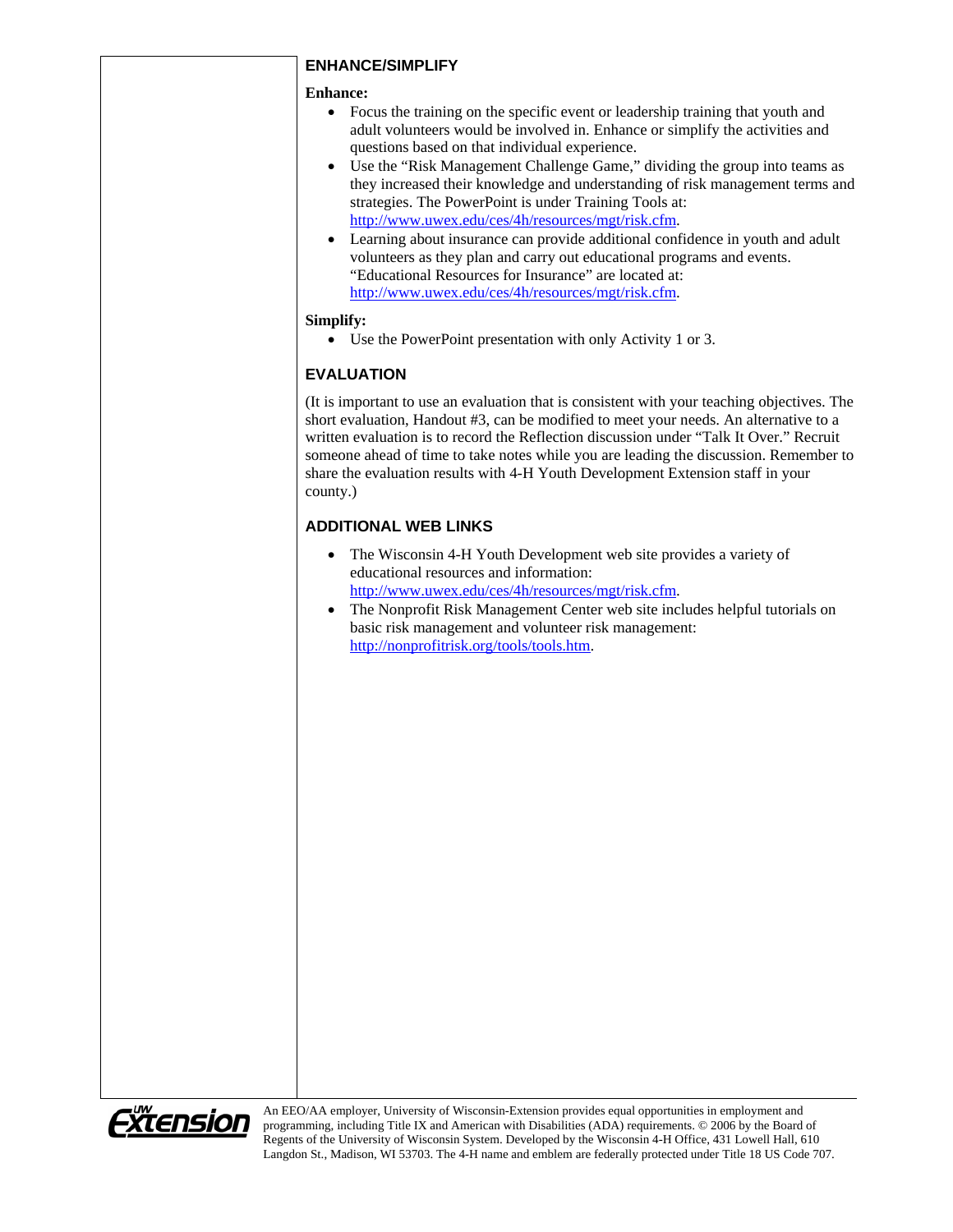# **The Big Event**  An Awareness Exercise

Instructions: Each participant receives a slip of paper with a phrase describing an individual. Ask them to think about the individual. As the story is read, assume the role of this individual, listening through their ears.

Now ask all individuals to stand up. Tell them that as they listen to the story, if there is something that makes them feel unsafe and would prevent them from being fully involved in the event, to sit down. Afterwards, there will be a discussion about what individuals observed and how they felt.

### **Story: The Big Event**

It happens every year: The Happy Clover County Summer Camp. This three-day, two-night experience provides a variety of activities, events, and programs for youth in grades Kindergarten through 9. Teens in grades 10-12 serve as counselors and an adult camp committee plans the experience.

Camp is held in Chipper National Forest at the Boy Scout Camp Facility, 120 miles north of Happy Clover County. The facility has a main lodge where meals are served in a large dining hall. Events that include the entire camp happen in the Big Pine Room, located above the dining hall. A restroom is located in the back of the Big Pine Room. Cabins are equipped with five bunk beds that can accommodate 10 campers and a counselor room with one bed. There are two areas where cabins are located, making it easy to house 50 girls and 50 boys. The cabins have hard floors and canvas sides that can be lowered in case of rain. A Nature Center holds a variety of animals and insect species live and stuffed, providing a variety of handson educational experiences. A craft hut, snack canteen, and nurse cabin round out the buildings on the site. A swim beach is located on Chipper Lake. Fishing boats and kayaks round out water activities available. Horseback riding and an archery range are on the outside edges of a large field set up for soccer or softball games. A volleyball court adjoins a tether ball pole for additional opportunities.

The camp committee has decided that campers will have both planned activities and unplanned recreational time. Planned activities for campers will include swimming, boating, archery, horseback riding, nature sessions with live animals, craft time, and the nightly campfires. During craft time, all campers will make a pottery piece and a macramé bracelet. It is expected that every camper participates in each activity so they have a variety of experiences and learn new things. Teens will teach craft sessions and boating. Adults will teach all the rest. Recreation time options will be soccer, softball, and volleyball. A camper got injured last year with the tether ball, so that will not be offered this year. Mr. Jeans will serve as the life guard and in charge of swim time. He has done this for 20 years and loves this job. He makes sure all new campers pass his swim test before they can go out in the water above their waists.

Campers complete a registration form and pay a \$50 dollar fee to attend. Scholarships are available to those that cannot afford camp. Awarding the scholarships is done by the camp committee with the Youth Organization Association approving the applications. Campers and counselors are sent a list of other participants so they can arrange for their own transportation to and from camp. Counselors attend an organizational meeting prior to coming to camp so they are ready to serve in their roles. Sometimes a counselor is not able to attend the meeting, but that has been acceptable if they have been to camp before. Food is prepared by an adult volunteer and her sister. They take responsibility for purchasing, cooking and serving the food. Food is served family style, with large bowls of food on each table in the dining hall. Campers are not supposed to bring food with them as it attracts animals.

Nightly campfires are a big hit with everyone. The fire pit is located by the lake. It has bleachers that serve as steps down to the fire pit located at the lake's edge. The fire is beautiful as it reflects off of the lake. Activities at the camp fire include songs, ghost stories, and games like the annual Pudgy Bunny contest where campers see who can put the most marshmallows in their mouth at one time. It is great fun. Sometimes the counselors sneak out and meet after the campers are asleep. But nothing has ever happened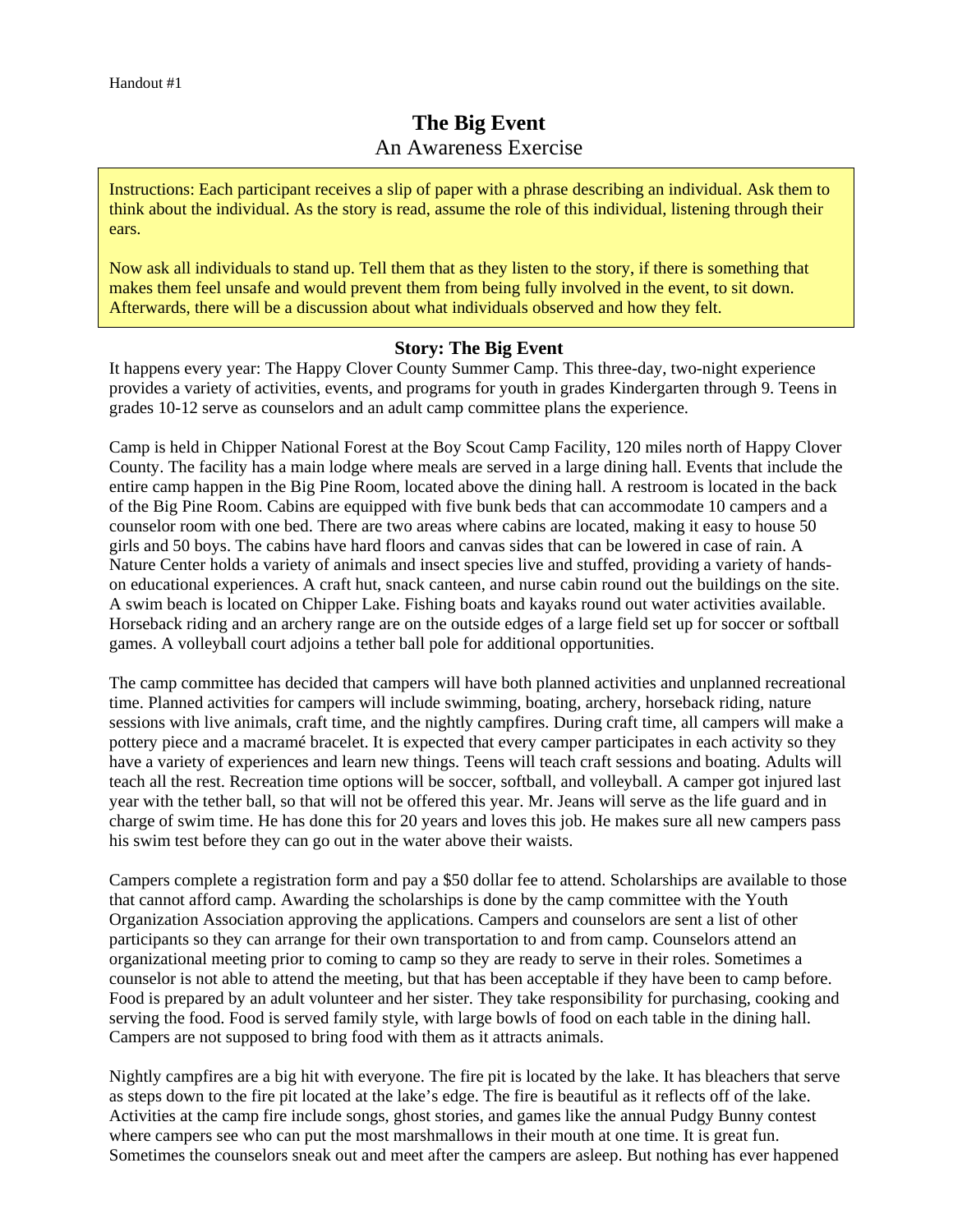and they seem to like this independence.

Two years ago, a lightening storm came up while campers were boating. Since then, Mr. Jeans has identified a dock on the other side of the lake for boats to go to if there is a storm. That was the same year that there were more boys than girls at camp. The camp committee was very happy with the numbers. It was decided to put the extra boys in one of the remote cabins on the girl's side with one extra counselor. The arrangement worked out very well.

The campers continue to really like all the activities. Once in a while there are some incidents, like when Jimmy Joe got stung by a bee. But he had a bee sting kit with him so all was well.

Camp is always great fun, but it is great when the cars leave or the parents come to pick up campers. Last year it was frustrating when two campers were left without rides, so this year a note will go out to tell parents and guardians if they do not pick up their campers they will not be allowed to attend next year's camp. Counselor Mary Blue was assigned to wait with those kids and after two hours just drove them home herself. The parents were so appreciative; they paid for Mary's gas.

Roles to be printed on individual slips of paper or on cards.

- Youth with impaired hearing
- Youth who is on the high school tennis team
- Youth who is an officer in the 4-H Club
- Youth who is a new member to the 4-H Club
- Youth who is in the first grade
- Youth who uses a wheel chair
- Youth who speaks only a few words of English
- Youth who reads at the second grade level
- Youth who receives free or reduced lunch
- Youth who is afraid of water
- Youth who has never been away from home
- Youth from a family with a car
- Youth who is the parent of a one-year-old
- Youth who is visually impaired
- Youth who is from a single parent family
- Youth who has had first aid training
- Youth who drives
- Youth who lives in two different households because of custody agreements
- Youth who is shy
- Youth with food allergies
- Adult with impaired hearing
- Adult who is visually impaired
- Adult in a wheel chair
- Adult who drives
- Adult without a car
- Adult who is a single parent with two children
- Adult who is from racial/ethnic minority in the community
- Adult whose first language is not English
- Adult who can read only at the second grade level
- Adult whose family is on food stamps.
- Adult who is a medical professional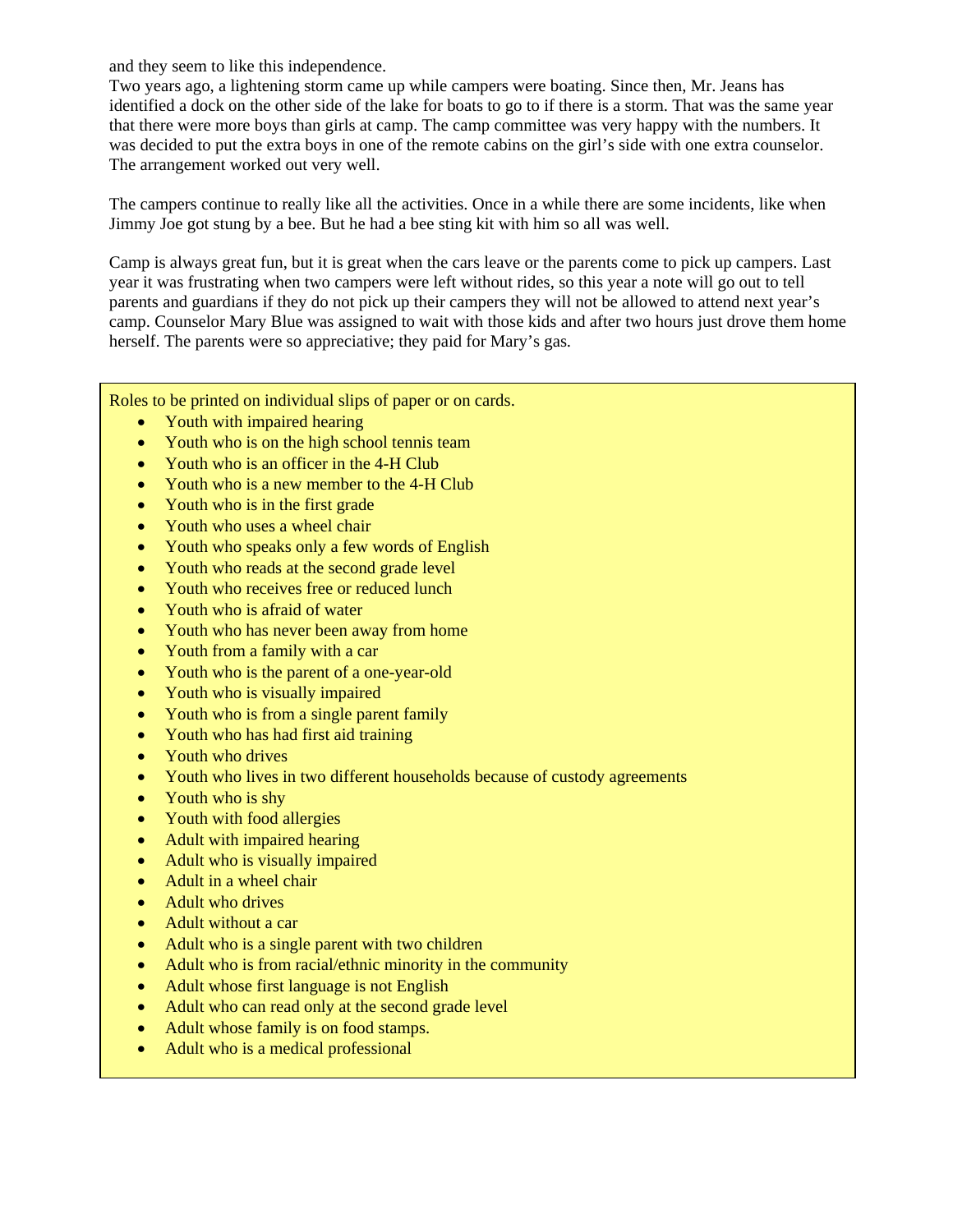## **The Big Event: Risk Management Issues**

This document is for the facilitator. Use these points to assist in the identification of potential areas of risk in this case study. This is not an inclusive list. Add items as your discussion progresses.

- Adults planning activities without including risk management strategies
- Orientation and training for youth and adult camp staff may not be present
- Appropriate and recommended ratio of campers to counselors to adult staff
- Location of adult staff at night
- Trained youth and adult staff at all activity stations including the waterfront
- Alternative activities for youth with allergies or special needs
- Identification of Nurse at camp
- Health and consent for treatment forms completed and in place
- Use of avoidance as the reason to remove activities from the schedule
- Confidentiality for those that may need accommodations to participate including the camp fees
- Safety at all activity locations
- Activities planned sensitive to developmental age of youth (i.e., ghost stories, crafts, etc.)
- Activities planned safe and not perceived as initiation or hazing
- Traditional activities assessed for their safety and educational value
- Safety precautions reasonable and effective for emergency situations
- Transportation for participants to insure safety and accessibility
- Youth staff or campers placed in situations that are appropriate and safe
- Emergency plans in place and communicated
- Food safety and handling complies with health codes and standards
- Budget and money handling is appropriate and auditable
- Evaluation plan that includes questions of safety